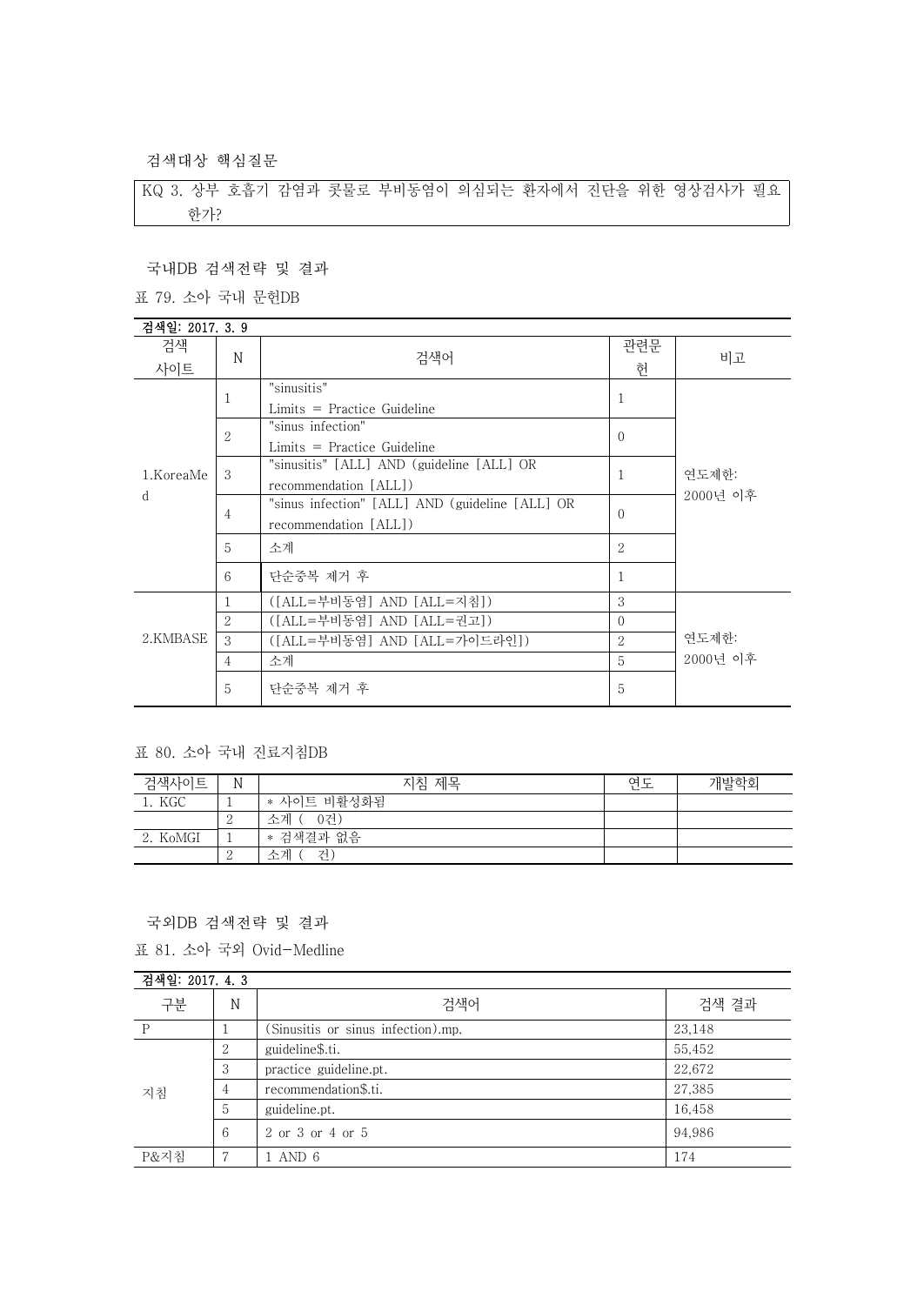| 검색일: 2017. 4. 3 |   |                             |       |  |
|-----------------|---|-----------------------------|-------|--|
| 구분              | N | 검색어                         | 검색 결과 |  |
| 연도              |   | . AND 6 2006 $\sim$ current | 102   |  |
| 종합              |   |                             | 102   |  |

표 82. 소아 국외 Ovid-Embase

| 검색일: 2017. 4.3 |                |                                      |         |
|----------------|----------------|--------------------------------------|---------|
| 구분             | N              | 검색어                                  | 검색 결과   |
| D              |                | Sinusitis.mp. or sinus infection.mp. | 35,352  |
| 지침             | 2              | guideline\$.ti.                      | 81,631  |
|                | 3              | recommendation\$.ti.                 | 38,602  |
|                | $\overline{4}$ | 2 or 3                               | 118,110 |
| P&지침           | 5              | 1 AND 4                              | 272     |
| 연도             | 6              | 1 AND 4 2006 $\sim$ current          | 173     |
| 종합             |                |                                      | 173     |

## 표 83. 소아 국외 GIN

| 검색일: 2017. 3.8 |                 |       |  |
|----------------|-----------------|-------|--|
| N              | 검색어             | 검색 결과 |  |
|                | Sinusitis       |       |  |
|                | sinus infection |       |  |

표 84. 소아 국외 NGC

| 검색일: 2017. 3. 8 |                            |       |  |
|-----------------|----------------------------|-------|--|
| N               | 검색어                        | 검색 결과 |  |
|                 | Sinusitis and child*       | 44    |  |
|                 | sinus infection and child* | 29    |  |